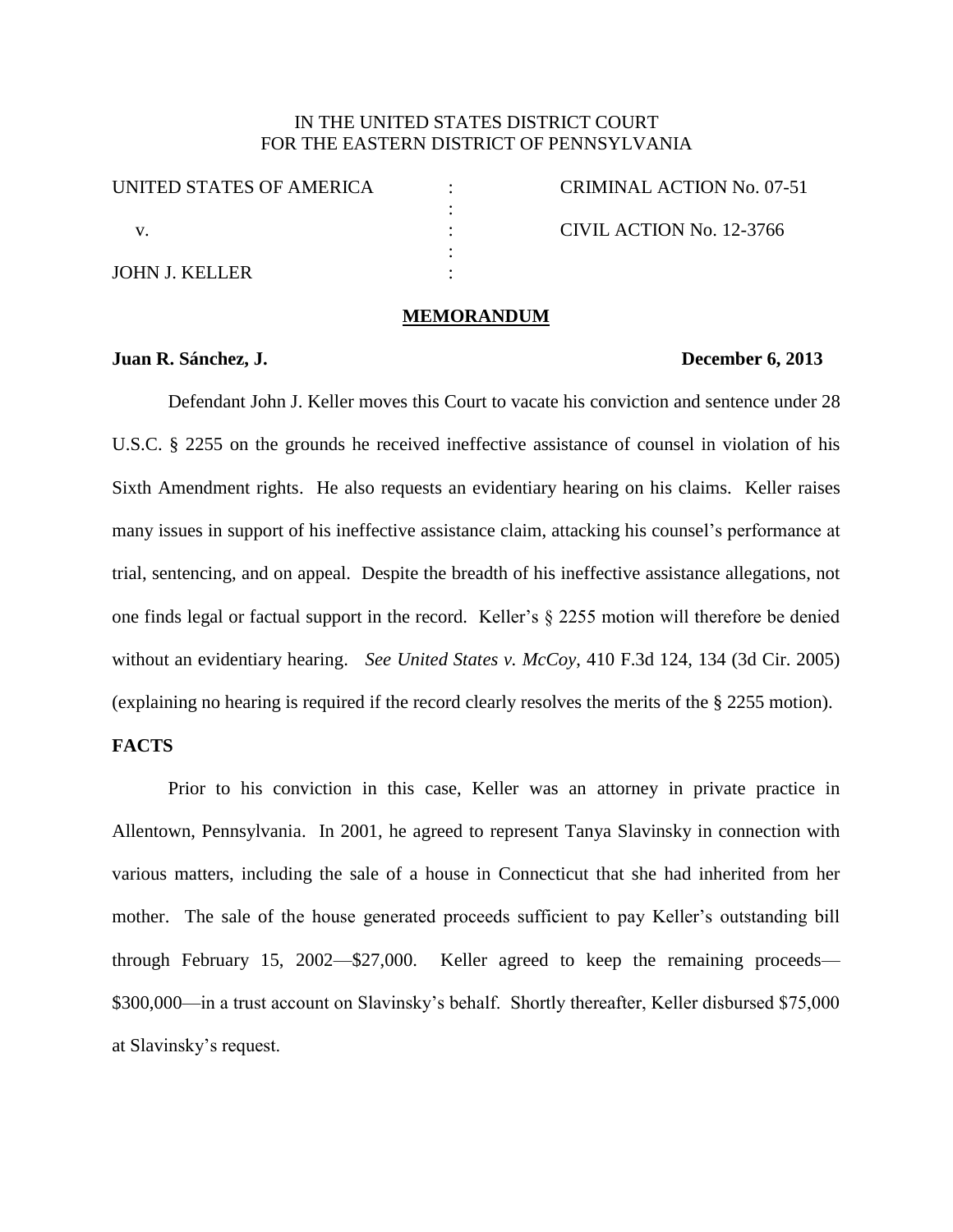By October 23, 2003, the remaining funds in the account—\$225,000—had been exhausted by dozens of checks made payable to Keller, employees of his law firm, his law firm, or others. Keller was indicted on 17 counts of wire fraud, with each check payable to him or his law firm constituting a separate count. On February 11, 2008, the jury found him guilty on 12 of the 17 counts. The district court subsequently sentenced Keller to 57 months on each count to be served concurrently, a three-year term of supervised release, and restitution in the amount of \$225,000. On September 27, 2010, the Third Circuit affirmed his conviction and sentence. Keller filed the instant § 2255 motion on June 27, 2012.

#### **DISCUSSION**

Pursuant to 28 U.S.C. § 2255, a prisoner in federal custody or on supervised release may seek to have his sentence vacated, set aside, or corrected if it was imposed in violation of the Constitution or laws of the United States, or is otherwise subject to collateral attack. The Sixth Amendment right to counsel includes the right to effective assistance of counsel. *See, e.g., Strickland v. Washington,* 466 U.S. 668, 686 (1984). To warrant reversal of a conviction, a convicted defendant must show (1) his counsel's performance was deficient and (2) the deficient performance prejudiced his defense. *Id.* at 687.

To satisfy the first prong, deficiency, a petitioner must show his counsel's conduct fell below an objective standard of reasonableness. *Id.* at 688. When evaluating counsel's performance, there is a "strong presumption that counsel's conduct falls within the wide range of reasonable professional assistance." *Id.* at 689. The mere fact that a tactic has been unsuccessful does not necessarily indicate that it was unreasonable, and a court cannot use the benefit of hindsight to second-guess tactical decisions. *Id.* at 690; *see also Diggs v. Owens,* 833 F.2d 439, 444–45 (3d Cir.1987) ("An attorney is presumed to possess skill and knowledge in sufficient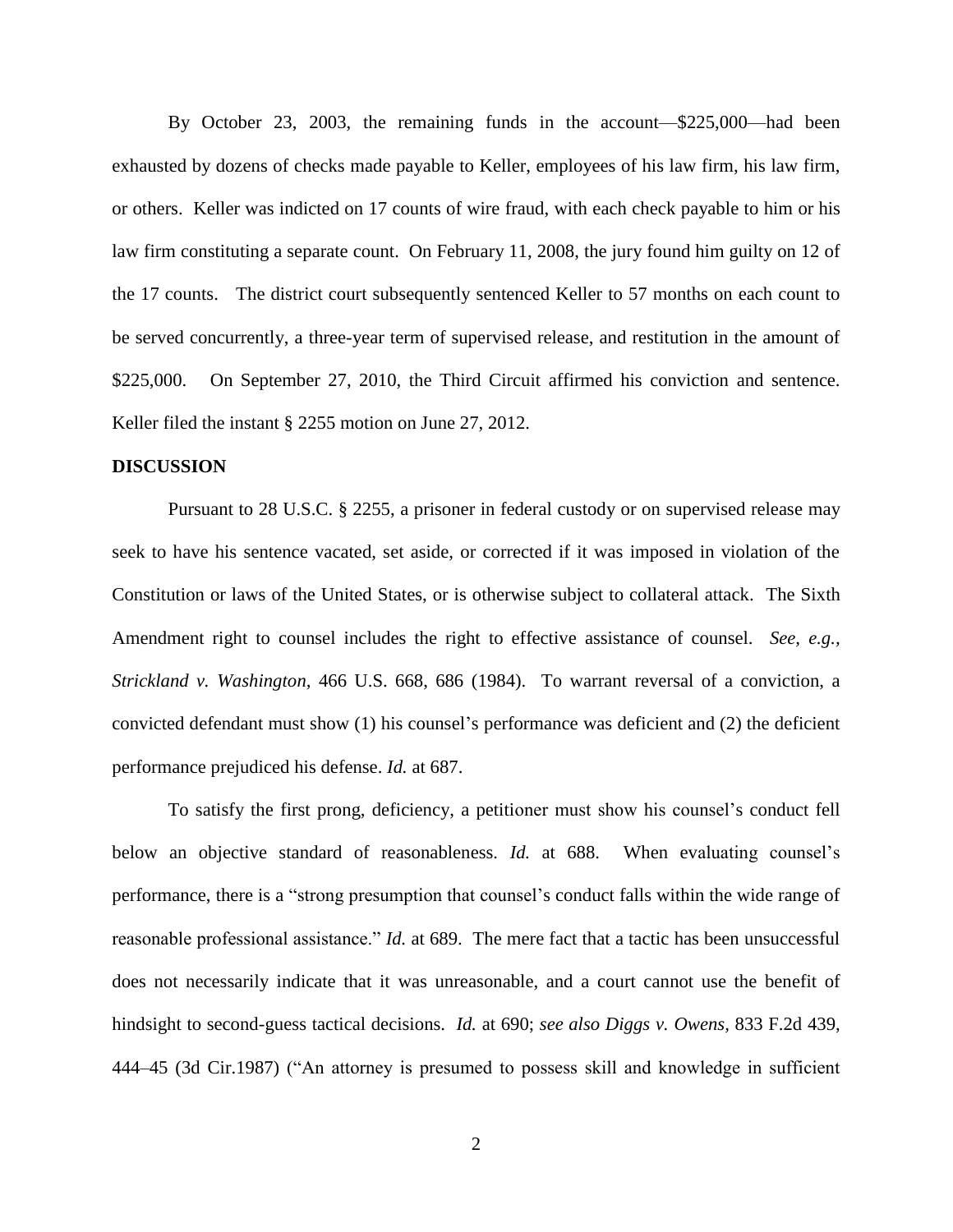degree to preserve the reliability of the adversarial process and afford his client the benefit of a fair trial. Consequently, judicial scrutiny of an attorney's competence is highly deferential."). Indeed it is "only the rare claim of ineffective assistance of counsel that should succeed under the properly deferential standard to be applied in scrutinizing counsel's performance." *United States v. Gray*, 878 F.2d 702, 711 (3d Cir. 1989).

To demonstrate prejudice, "[t]he defendant must show that there is a reasonable probability that, but for counsel's unprofessional errors, the result of the proceeding would have been different." *Strickland*, 466 U.S. at 694. This standard requires the petitioner to show more than "that the errors had some conceivable effect on the outcome of the proceeding." *Id.* at 693. Rather, those errors must be of sufficient magnitude "to undermine confidence in the outcome" of the trial. *Id.* at 694. In ruling on a § 2255 motion, a court may address the prejudice prong first "and reject an ineffectiveness claim solely on the ground that the defendant was not prejudiced." *Rolan v. Vaughn*, 445 F.3d 671, 678 (3d Cir.2006).

At various points throughout his memorandum in support of his § 2255 petition, Keller argues that because his counsel was laboring under a conflict of interest, prejudice should be presumed. As the Third Circuit has noted, however, "[t]he circumstances in which prejudice has been found so likely as to be presumed are very rare." *Vance v. Lehman*, 64 F.3d 119, 122 (3d Cir. 1995). Under *Strickland*, prejudice is presumed "only if the defendant demonstrates that counsel 'actively represented conflicting interests' and that 'an actual conflict of interest adversely affected his lawyer's performance.'" *Strickland*, 466 U.S. at 692 (quoting *Cuyler v. Sullivan*, 446 U.S. 335, 342 (1980)).

Keller's conflict of interest theory is based on an alleged agreement between defense counsel and the prosecution to cooperate regarding certain evidentiary issues in advance of trial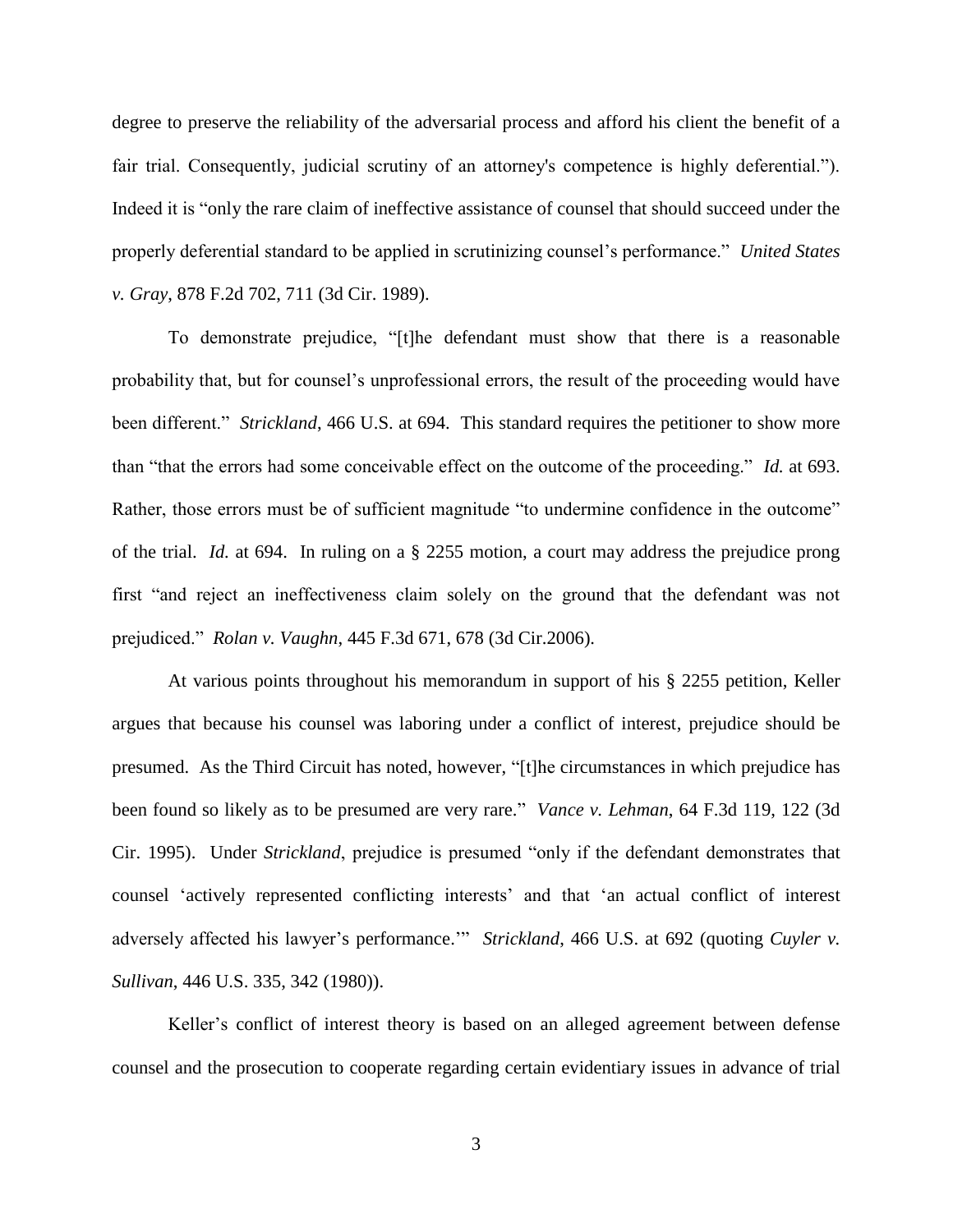so as to avoid burdening the judge. In a footnote, Keller speculates that his attorney wanted to "go easy" on the judge, who was presiding over his first criminal trial, because Keller's counsel had another unrelated civil case pending before the same judge. Keller Mem. 25 n.8, ECF 138 at 37. The mere fact that an attorney has more than one (entirely unrelated) case pending before the same judge does not create a conflict of interest. *Cf. United States v. Kole*, 164 F.3d 164, 176 (3d Cir. 1998) (noting a conflict exists "when counsel cannot use his best efforts to exonerate one defendant for fear of implicating the other"). There is no tension between exonerating Keller and providing effective representation to another client in an unrelated civil matter, even if it were factually true (which, as explained below, it was not) that counsel for the prosecution and defense agreed to assist the judge and avoid evidentiary issues. Because no conflict existed as a matter of law, the Court will not presume prejudice exists when evaluating Keller's ineffective assistance grounds.

Keller recites a litany of purported attorney errors in an effort to establish an ineffective assistance of counsel claim. Each instance will be addressed individually below, but the collective errors generally fall within the following categories: (1) the failure to challenge the admissibility of recorded conversations between Keller and his former client, Slavinsky, (2) the failure to use whatever means necessary to challenge Slavinsky's testimony or otherwise attack her credibility, (3) the failure to inform the Court regarding potential juror misconduct, (4) the failure to object to the admission of certain evidence on hearsay grounds, (5) the failure to file a motion to dismiss the indictment, and (6) the failure to make certain arguments during sentencing and on appeal. $<sup>1</sup>$ </sup>

<sup>&</sup>lt;sup>1</sup> Keller also raises, in his "summary of the issues," a miscellaneous ground for ineffective assistance of counsel that is never further developed in his memorandum. He asserts counsel was ineffective in failing to object to the court's inadequate responses to the jury's questions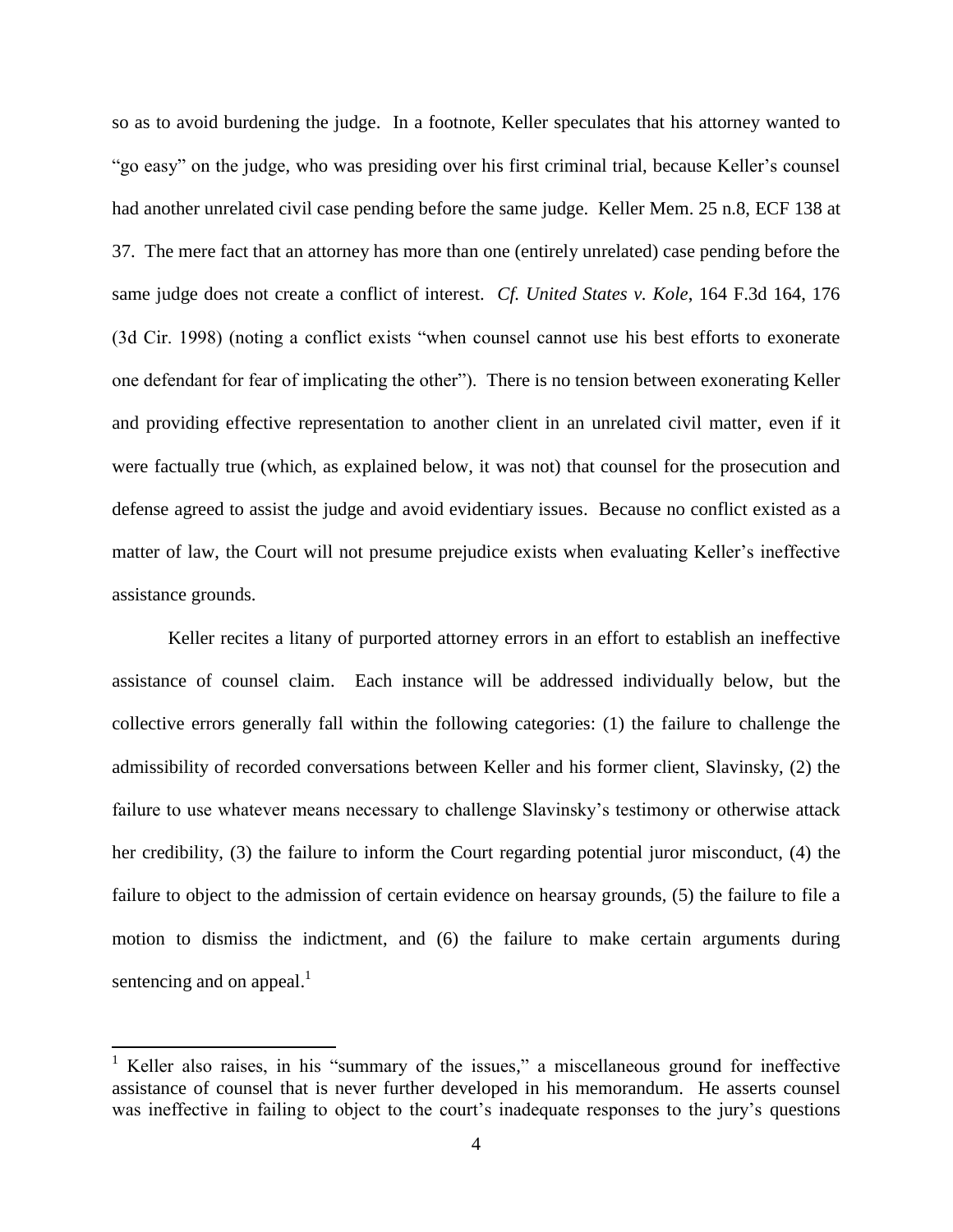Keller and Slavinsky's recorded conversations were admitted at trial pursuant to the district court's January 24, 2008, order granting the Government's unopposed motion to admit the recordings. In the order, the court made certain findings as to the admissibility of the recordings under *United States v. Starks*, 515 F.2d 112 (3d Cir. 1975). As explained above, no active conflict of interest motivated the decision not to oppose the motion to admit the recordings; therefore, this Court must determine whether the decision was deficient and whether it prejudiced Keller. Keller contends the recordings should have been challenged on three bases: First, the recorded conversations were entered into evidence without the requisite foundation establishing authenticity. Second, the recorded conversations were unfairly prejudicial because they were obtained by deceiving and coercing Keller while he was under duress. Third, the transcripts of the recordings contained errors and other deceptive differences from the audio, and counsel failed to retain an expert to examine the tapes and to prepare an alternate transcript.

Federal Rule of Evidence 901(a) provides the standard for authenticating an item of evidence, and it requires the proponent to "produce evidence sufficient to support a finding that the item is what the proponent claims it is." Prior to the adoption of Rule 901(a), the Third Circuit held when the Government seeks to admit tape recordings, it has the burden "to produce clear and convincing evidence of authenticity and accuracy as a foundation for the admission of such recordings." *Starks*, 515 F.2d at 121. There is some question as to whether *Starks* remains good law following the adoption of Federal Rule of Evidence 901, but the Third Circuit has not overruled the case. *See United States v. Toler*, 444 F. App'x 561, 564 n.1 (3d Cir. 2011) (finding

during deliberations. Aside from this single assertion, devoid of any detail, Keller dropped the issue. This Court can therefore summarily dismiss his conclusory allegation as unfounded. *See United States v. Thomas,* 221 F.3d 430, 437 (3d Cir. 2000) (reiterating that "vague and conclusory allegations contained in a § 2255 petition may be disposed of without further investigation by the District Court" (citing *United States v. Dawson,* 857 F.2d 923, 928 (3d Cir.1988))).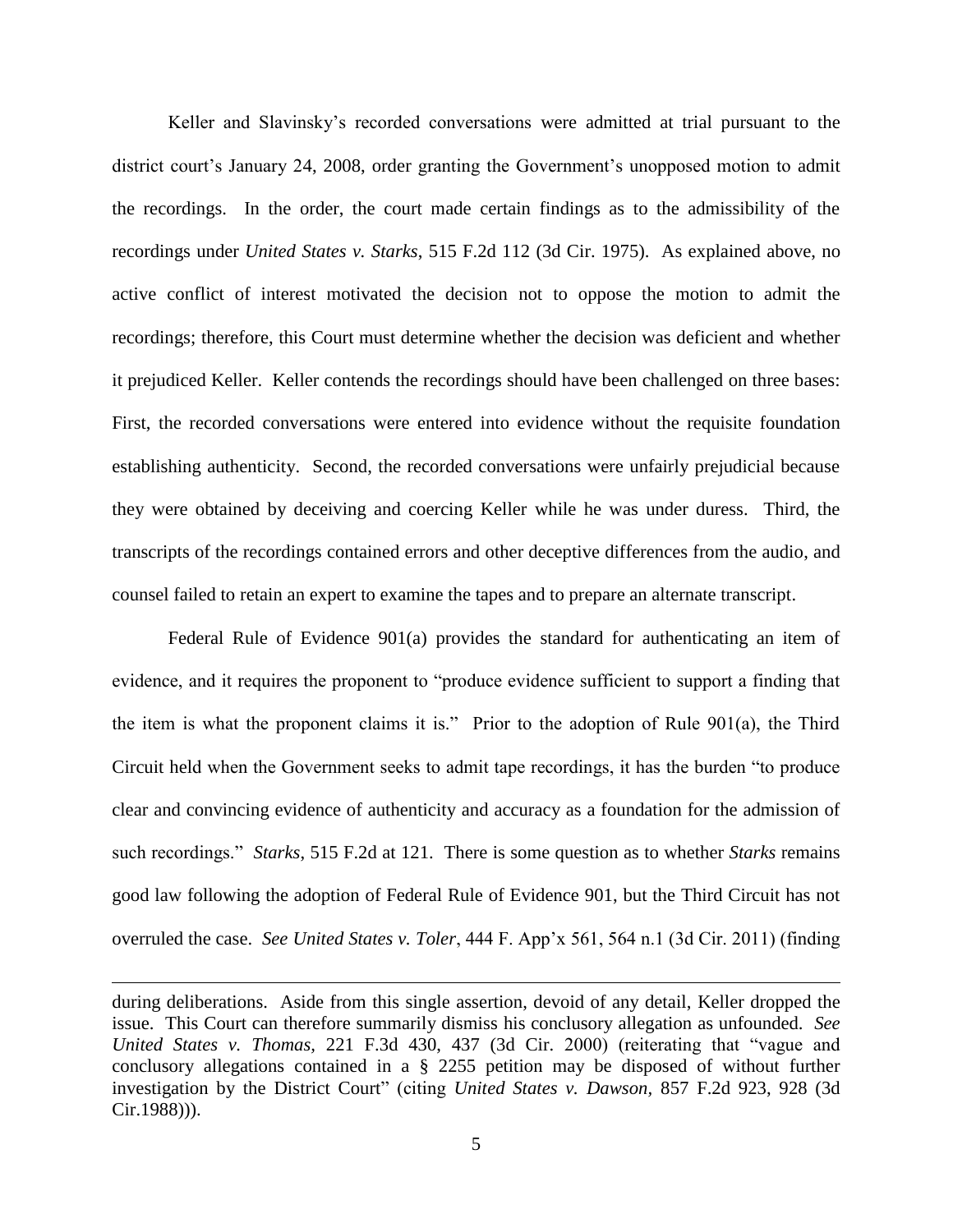it unnecessary to address the Government's argument that *Starks* was abrogated by Federal Rule of Evidence 901(a) where the Government met the higher *Starks* burden). And courts in this district have continued to evaluate admissibility of tape recordings under the *Starks* test. *See, e.g.*, *United States v. Savage*, No. 07-550, 2013 WL 420334, at \*2 n.5 (E.D. Pa. Feb. 4, 2013).

Although Keller claims it was error for his counsel to agree the tapes could be admitted without first establishing an evidentiary foundation, he does not articulate how these tapes would be otherwise inadmissible under Rule 901(a) or *Starks*. Keller cannot question that the recording is what the Government claims it to be because Slavinsky authenticated the recordings through her testimony at trial. She stated they were accurate and she made them of her own free will, without threats or coercion, and she identified the voices as hers, Keller's, and one of Keller's employees. App. 182-82, 188-97.<sup>2</sup> Without providing any substantive challenge to the recordings' admissibility, Keller cannot fault his attorney failing to oppose their admissibility. *See United States v. Mannino*, 212 F.3d 835, 840 (3d Cir. 2000) (failing to raise non-meritorious claims does not constitute ineffective assistance of counsel). Because the tapes were clearly admissible, Keller's contention that the parties colluded to avoid difficult evidentiary issues and curry favor with the judge is frivolous.

Keller next argues the recordings should have been excluded because they were unfairly prejudicial. A court can exclude relevant and otherwise admissible evidence if "its probative value is substantially outweighed by the danger of unfair prejudice, confusion of the issues, or misleading the jury . . . ." Fed. R. of Evid. 403. According to Keller, that the recordings were obtained by deceit and improper coercion while he was under duress establishes they were

 $2^2$  For ease of reference, and consistent with the Government's citations to the record in its response to Keller's petition, citations to the trial transcripts in this case are to the transcripts included in the appendix submitted to the Third Circuit in connection with Keller's direct appeal, cited herein as "App.  $\therefore$ "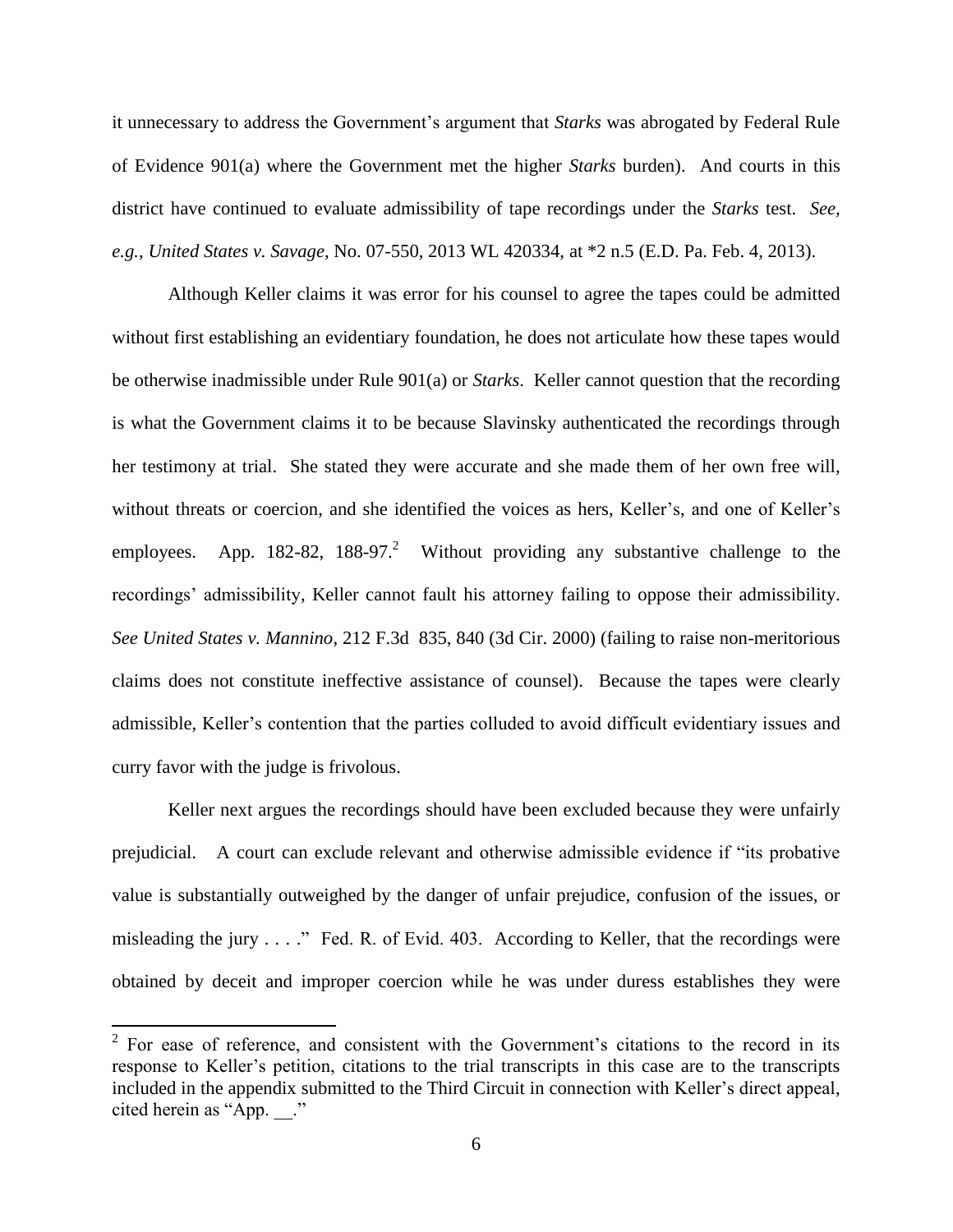unfairly prejudicial and weighs in favor of their exclusion under Rule 403. Keller's belief that the tapes were obtained by deceit is irrelevant because undercover recordings do not require twoparty-consent. *See United States v. Seibert*, 779 F. Supp. 366, 369 (E.D. Pa. 1991) (citing *United States v. Armocida*, 515 F.2d 49, 52 (3d Cir. 1975)). Keller's assertion of coercion fails for the same reason, since the use of a government agent in an undercover capacity is not itself coercive. *See Illinois v. Perkins*, 496 U.S. 292, 296-97 (1990).<sup>3</sup>

The duress Keller was supposedly under during the conversations also provides no basis to exclude the recordings under Rule 403. While he may have been under pressure to reach agreement with his client due to the then-pending investigation into his actions by the Pennsylvania Disciplinary Board, his statements to Slavinsky were freely given. In short, nothing in the record establishes the kind of duress that would cause this Court to question the veracity of Keller's statements or diminish their probative value.<sup>4</sup> Keller also argued during trial

l

<sup>3</sup> Keller also appears to challenge the *authenticity* of the recordings on the same basis, arguing it was prejudicial error for counsel to agree to the Court's finding, pursuant to *Starks*, that the recorded conversations "were voluntary and lacking inducement." Whether the recorded conversations were voluntary and lacking inducement is indeed a *Starks* factor for admissibility, but as explained above, whether a recording was voluntarily made depends only on the consent of one party—in this case Slavinsky. *See United States v. Antoon*, 933 F.2d 200 (3d Cir. 1991) (analyzing under *Starks* whether the *informant's* decision to record his conversation with defendant was voluntary). Slavinsky testified she agreed voluntarily to record the conversations, App. 182, and Keller's arguments regarding whether he was wrongfully induced to make the statements he made are irrelevant and misplaced.

The absence of coercion also illustrates the hollowness of another of Keller's ineffective assistance claims—his counsel's failure to appeal the district court's imposition of a sentencing enhancement for obstruction of justice. The basis for Keller's sought-after appeal is that his statements trying to dissuade Slavinsky from reporting him to the authorities cannot constitute obstruction of justice because he was coerced by the Government into making those statements. For the reasons set forth above, counsel was correct not to raise this frivolous argument on appeal.

 $4$  While perhaps not directly applicable to this inquiry, relying on duress as an affirmative defense in a criminal case would normally require a defendant to show he was influenced by an immediate threat of death or serious bodily injury; had a well-grounded fear that the threat would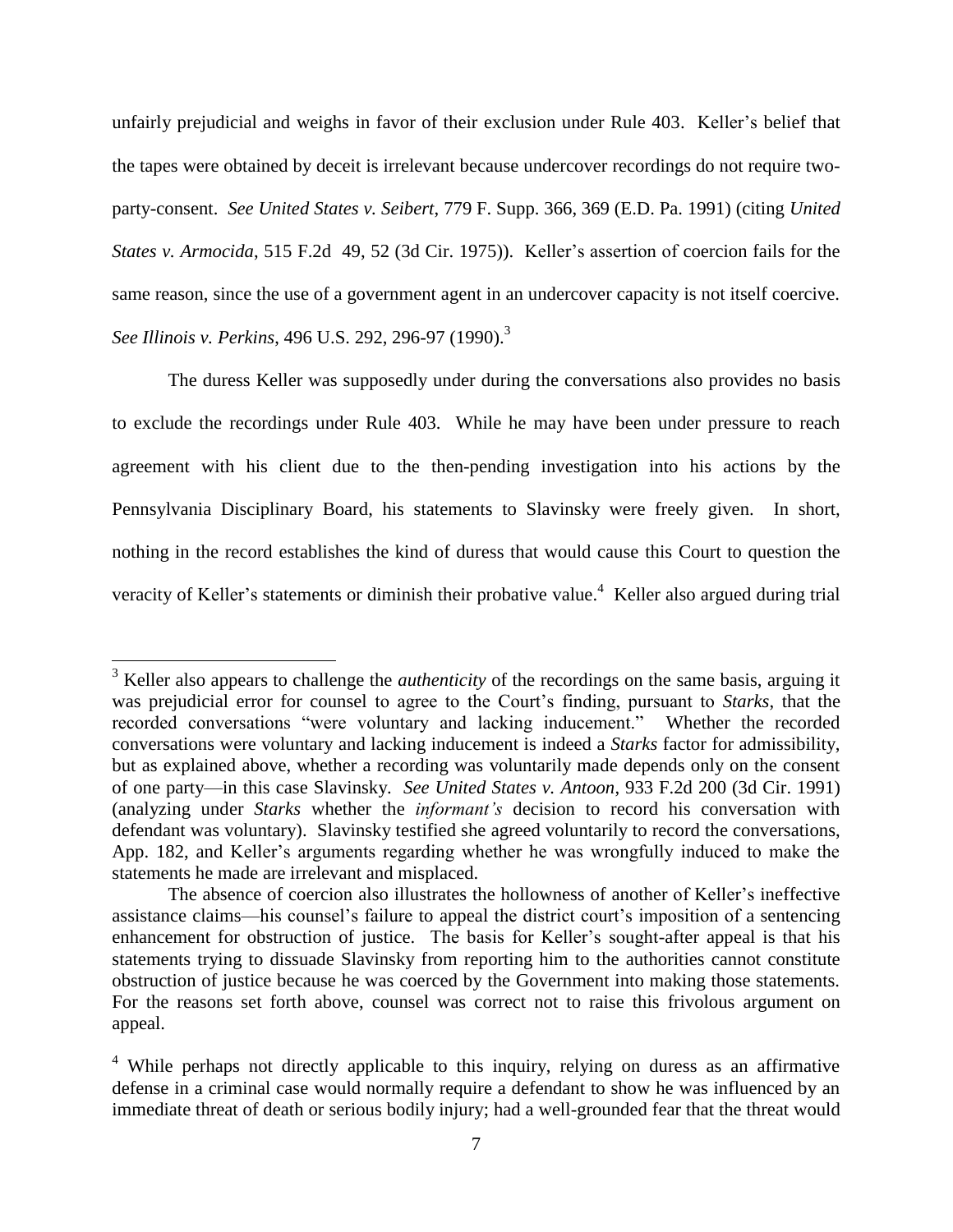that his statements could only be understood in context, and he was permitted to testify about the pressure he was under when he made the statements. His own in court testimony thus provided the necessary context and allowed the jury to determine whether the recorded statements tending to establish his guilt should be credited. In these circumstances, there is no basis to conclude as a matter of law that the highly probative recorded statements should have been excluded under Rule 403. Keller's counsel was therefore not deficient for choosing not to object.

Finally, Keller takes issue with the accuracy of the transcripts generated from the audio recordings. There are many instances in the record where Keller admits to the accuracy of the transcripts (*see, e.g.*, App. 891, 923-24, 927, 945-46), and in his memorandum, Keller does not clearly identify which portions of the transcripts he believed were inaccurate or misleading. In any event, the Court need not evaluate or address Keller's assertions that the transcripts were inaccurate because, as a matter of law, the recordings, not the transcripts, constitute the admissible evidence. The jury was instructed to that effect and told that if they noticed any differences between the recordings and transcripts, they were to rely on the recordings and ignore the transcripts. App. 185. Accordingly, even if it could be considered deficient for Keller's counsel not to have objected to the transcripts or retained an expert to assist in preparing alternative transcripts, Keller was not prejudiced. *See United States v. Alston*, No. 09-640, 2010 WL 3360391, at \*3 (E.D. Pa. Aug. 24, 2010) ("[T]he Third Circuit's Model Jury Instructions . . . specifically provides . . . jury instructions to eliminate, if not minimize, any possible prejudice . . . ."); *see also Weeks v. Angelone*, 528 U.S. 225, 234 (2000) ("A jury is presumed to follow its instructions.").

be carried out; and had no reasonable opportunity to escape the threatened harm. *See United States v. Miller*, 59 F.3d 417, 422 (3d Cir. 1995). In the Rule 403 balancing context, the fact that Keller comes nowhere close to meeting this legal standard should also weigh in favor of admissibility.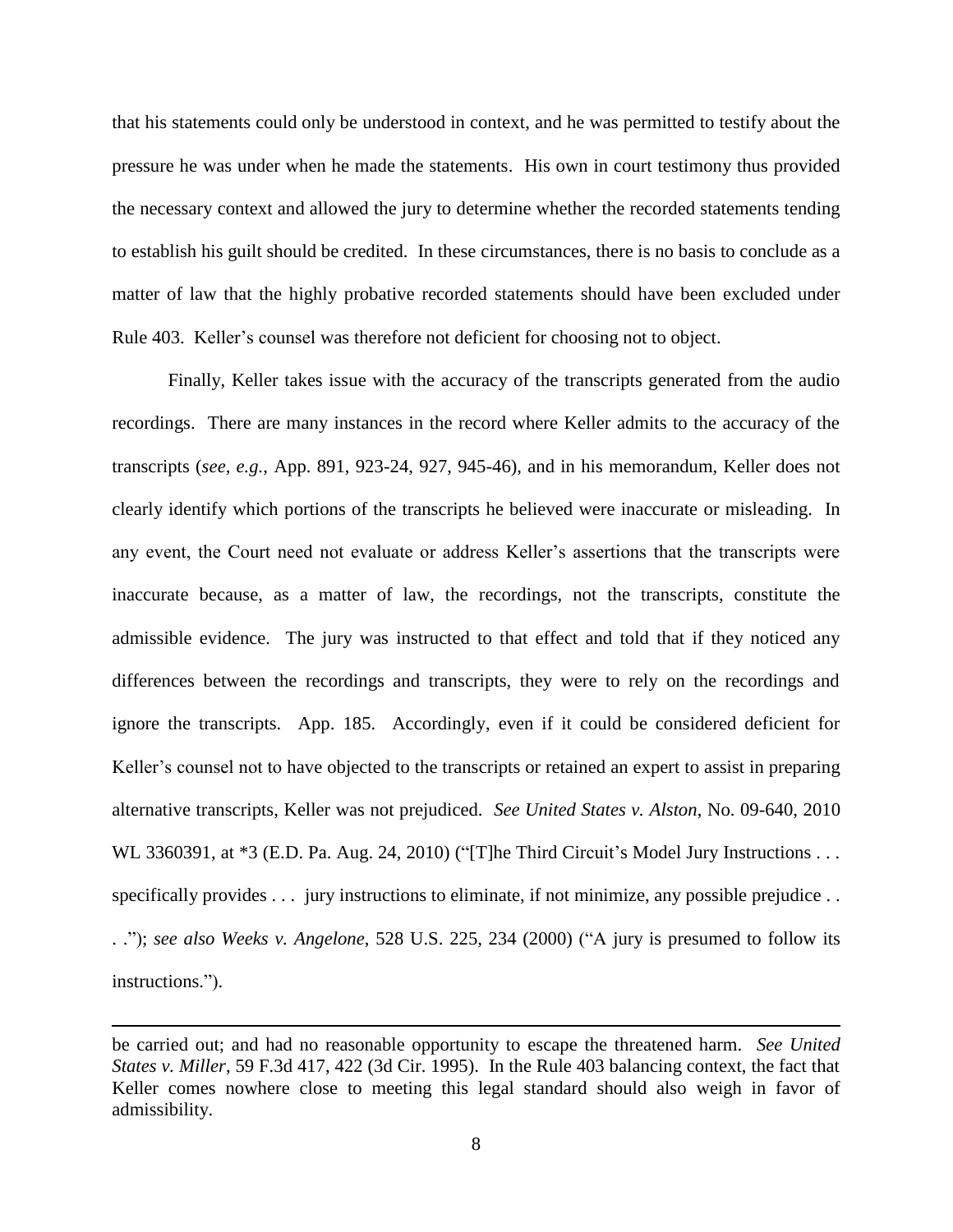Turning to Keller's next category of purported attorney error, the Court must consider whether Keller's counsel was ineffective for failing to adequately impeach or otherwise discredit Slavinsky's testimony at trial. Keller asserts two grounds for ineffective assistance in this regard: First, counsel purportedly failed to interview and present critical witnesses to rebut Slavinsky's testimony and to support the testimony of Keller's former employee, Nancy Smith. Second, counsel purportedly failed to impeach Slavinsky adequately on cross examination and did not sufficiently reveal Keller's former client's alleged "paranoid fixations."

With respect to the failure to interview certain witnesses to support his defense, Keller cannot show his counsel's actions were not strategic, or that their testimony would have changed the outcome of the case. When considering this claim, the Court applies "a heavy measure of deference to counsel's judgments." *Strickland*, 466 U.S. at 690-91. Indeed, "trial counsel was not bound by an inflexible constitutional command to interview every possible witness." *Lewis v. Mazurkiewicz*, 915 F.2d 106, 113 (3d Cir. 1990). Keller maintains that had they been interviewed and subsequently called as witnesses, Evallan Caras and Jamie Farkas could have provided testimony contradicting Slavinsky's statements at trial that she did not give authority for the withdrawals of funds from her trust account.<sup>5</sup> To support this contention, Keller relies on Caras's affidavit in which she claims Slavinsky once told her that "[Slavinksy] really did not want the money." Caras Aff. at 2. Testimony to this effect does not have the import Keller ascribes to it. Contrary to Keller's suggestion, this statement does not contradict Slavinsky's

<sup>&</sup>lt;sup>5</sup> Keller also asserts another of his former employees, Mai Lynn Pham, should have been called to testify. Pham was never interviewed, and as Keller acknowledges, whether her testimony is supportive remains unknown. Without offering the Court any information regarding the nature of Pham's intended testimony, Keller cannot establish that the failure to elicit this testimony was either in error or prejudicial to the defense. His claim in this regard is therefore facially deficient. *United States v. Gray,* 878 F.2d 702, 712 (3d Cir.1989) (petitioner claiming ineffective assistance of counsel for failure to investigate potential witnesses must make a showing of how the testimony of a witness would have been both material and favorable).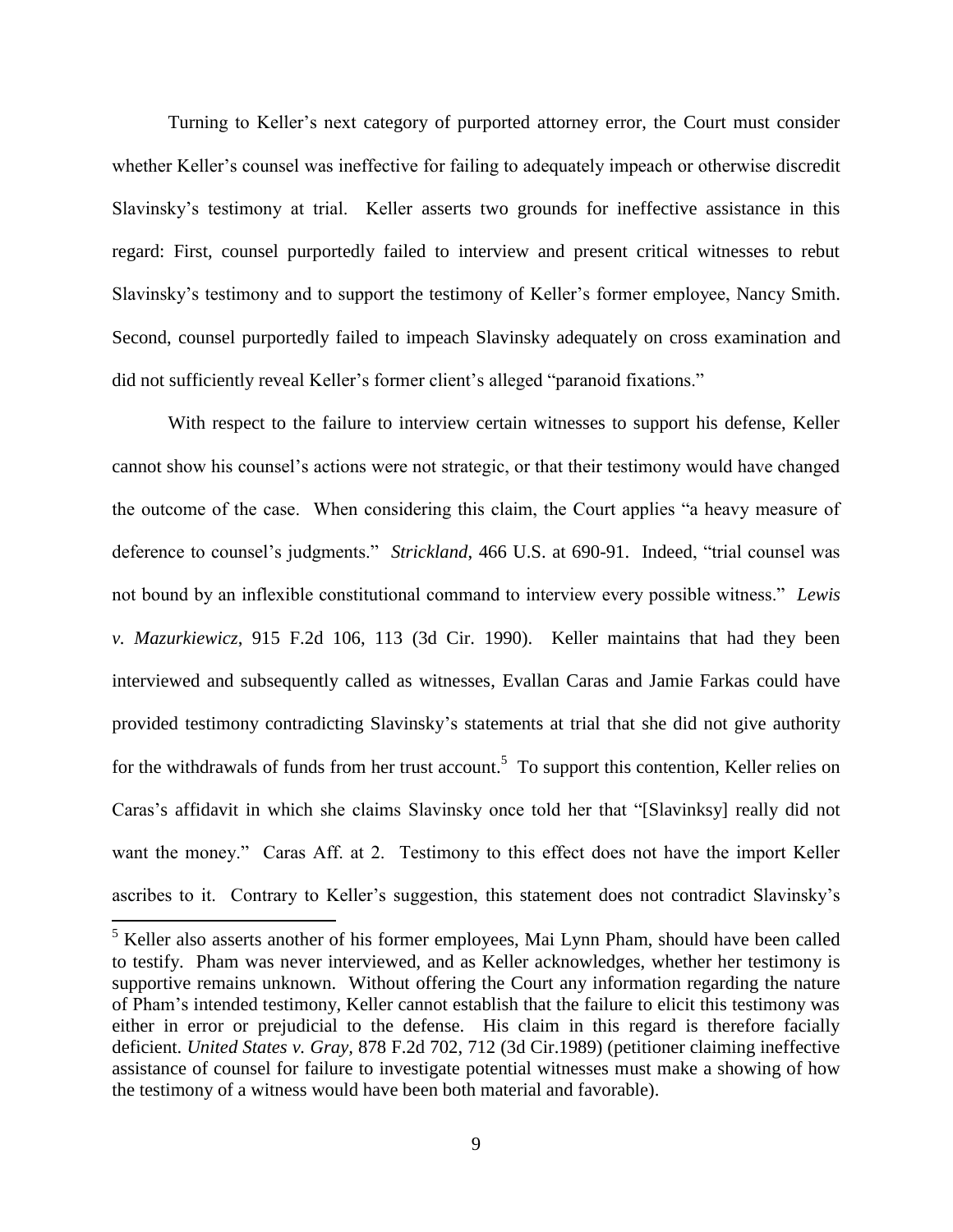position that she never gave authority for the withdrawals. Whether or not Slavinsky wanted the money in the escrow account is a different question from whether she authorized Keller to take her money in exchange for services rendered. As for Farkas, nothing in her affidavit supports Keller's view that Slavinsky authorized the withdrawals. Keller's assertion that Farkas can contradict Slavinsky's testimony in this regard is without factual support.

Keller also maintains these two witnesses' testimony would have bolstered the theory that Slavinsky was extremely demanding, requiring Keller to provide services for her commensurate with the funds he stole from her account. Another witness for the defense, Nancy Smith, provided similar testimony during the trial (as did Keller himself), but Keller contends Caras and Farkas would have corroborated Smith's testimony and strengthened the defense's theory of the case. That Keller provided legal services to Slavinsky was never a contested issue during the trial, and Slavinsky admitted she would have paid for his services had Keller ever submitted a bill. The failure to elicit cumulative testimony cannot be said to constitute ineffective assistance. *See United States v. Griffin*, No. 91-612, 1993 WL 34927, at \*7 (E.D. Pa. Feb. 9, 1993) ("Counsel is not ineffective for failing to present cumulative evidence." (citing *Brogdon v. Blackburn*, 790 F.2d 1164 (5th Cir. 1986))); *cf. Cullen v. Pinholster*, 131 S. Ct. 1388, 1410 (2011) (finding no prejudice where "[t]he 'new' evidence largely duplicated the mitigation evidence at trial").

There was also ample strategic reason not to call these witnesses. Having received the affidavits at issue during discovery, Keller's counsel was aware of the nature of the witnesses' testimony and knew their relationship to Keller and this case. Farkas was Keller's fiancée at the time, and she and Caras were both implicated in the theft of Slavinsky's funds. Keller wrote six checks to Farkas from the trust account, and Caras wrote checks from the same account on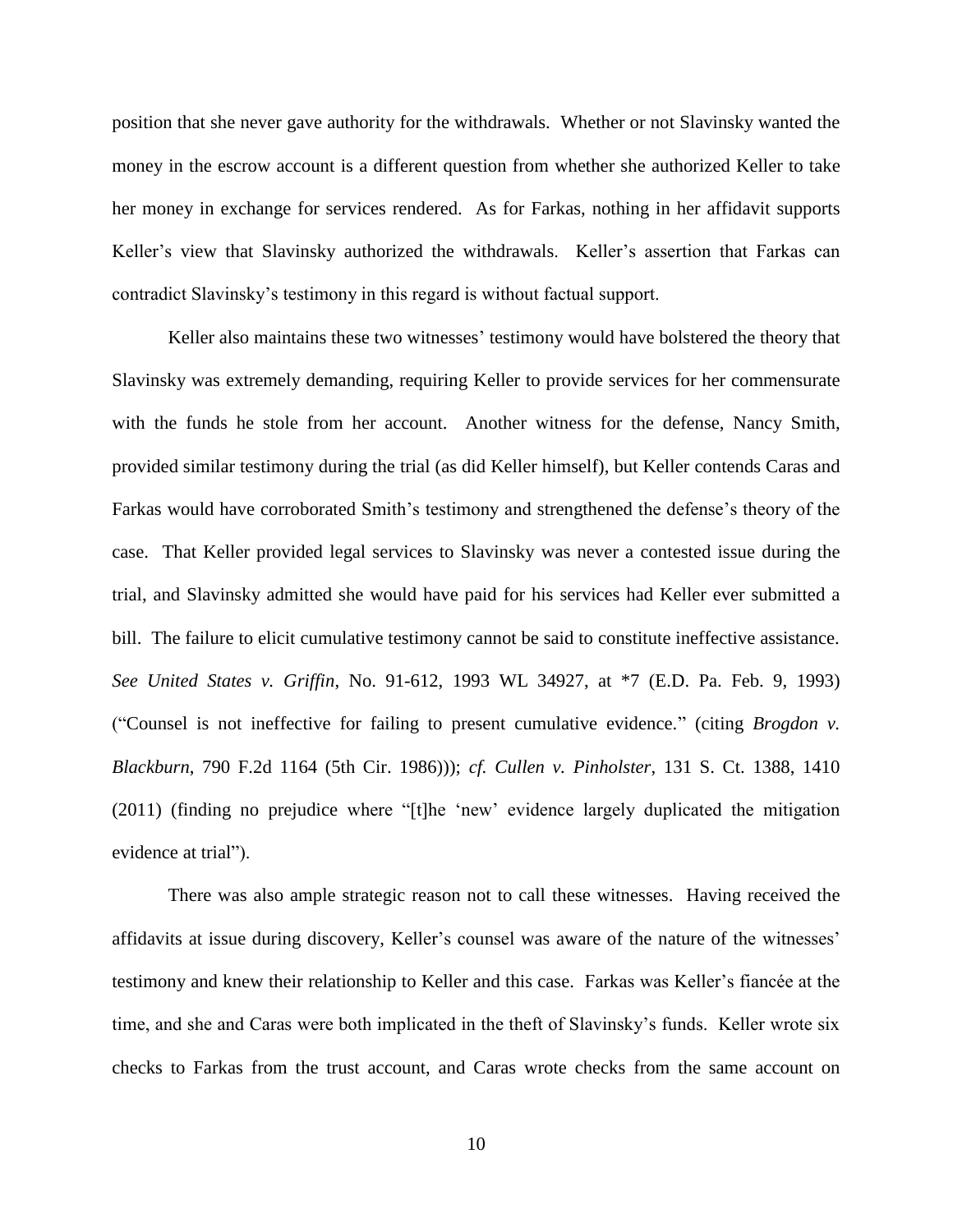multiple occasions. *See* App. 160, 512-13, 633-34. Faced with these considerations, deciding not to call witnesses of questionable credibility was far from deficient; rather, it was a strategic decision made by competent counsel that should be left undisturbed.

There was also no actionable failure to impeach and cross-examine Slavinsky. Keller believes his counsel should have questioned Slavinsky more aggressively regarding Slavinsky's "emotional obsessions," "constant obstructions," "paranoia," and other "significant mental disabilities." Keller Mem. 34, ECF 138 at 53. The record reflects, however, that Keller's counsel did in fact elicit testimony during cross establishing these points. For instance, Slavinsky admitted she did not keep her money in a bank because she "didn't feel secure about banks." App. 246. Her insecurities were further developed through other defense witnesses who testified as to their perception of Slavisnky and her paranoia regarding the power and influence of her brother over her affairs. *See, e.g.*, App. 561-62, 583-84. Keller also testified to that effect. App. 664-665 (stating Slavinsky believed "everybody was in cahoots with her brother because he was a very influential person"). On cross, counsel pressed Slavinsky regarding the services performed by Keller, and even won several admissions suggesting Slavinsky would have authorized payment for the work Keller performed. *See, e.g.,* App. 244 ("The money wasn't the point."), 251 ("[I]f I got a bill stating what he did, I would have paid it."). <sup>6</sup> His performance was not deficient.

<sup>&</sup>lt;sup>6</sup> Keller also contends counsel was ineffective for failing to impeach Slavinsky with respect to two statements she made during the recorded conversations. In the first, Slavinsky stated that Keller used her money in the wrong way and did not only use it for legal fees. In the second, Slavinksy told Keller she "never thought [she] could be a wheeler-dealer like [her] mother." Keller Mem. 39, ECF 138 at 58. This Court cannot conclude there is a reasonable probability the outcome of this case would have been different if counsel had impeached Slavinsky as to each of these statements. The first statement is not the "critical admission" Keller makes it out to be. The statement does not, as Keller suggests, clearly imply Slavinsky authorized using her escrowed funds for legal fees without submitting a bill or obtaining her approval. Since she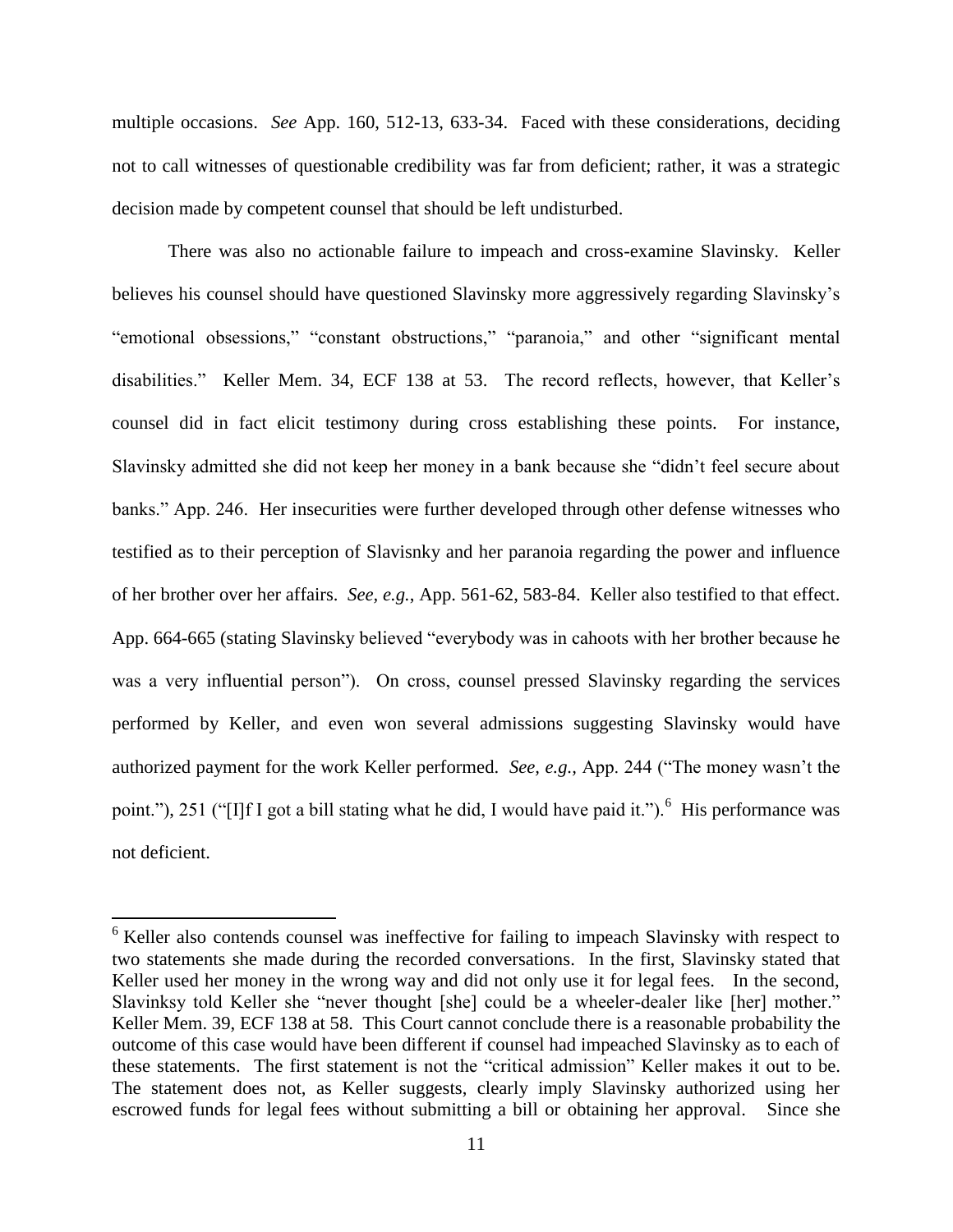Subjecting Slavinsky to a brutal cross-examination, which Keller maintains was "mandatory," could also have easily backfired, harming the defense. The Government argued during the opening that "[t]his is a case about a lawyer who stole \$225,000 from an emotionally fragile woman." App. 62. Bullying the victim on the stand may have alienated Keller from the jury and strengthened the jurors' sympathy for Slavinsky. This is precisely why "[w]itness examination methods fall within the realm of trial strategy, and necessitate a strong level of deference to the attorney's decisions." *Fithian v. Shannon*, No. 02-1861, 2002 WL 1636004, at \*5 (E.D. Pa. July 23, 2002) (citing *Diggs v. Owens,* 833 F.2d 439, 444-45 (3d Cir.1987)). Keller has provided no reason to conclude the deference contemplated by *Strickland* is unwarranted in this case.

Keller also attempts to create a cognizable ineffective assistance of counsel claim by alleging one of the jurors engaged in misconduct and was improperly biased in favor of the victim. As support for this contention, Keller claims to have seen the juror holding Slavinsky's hand during his sentencing hearing. Even if true, his observation provides no basis for an ineffective assistance of counsel claim because there is nothing inherently wrong with such an interaction, which occurred well after the jury returned its verdict, and, in any event, Keller does not allege he ever told his attorney about it. Keller also makes the highly dubious claim that during deliberations he saw the same juror in an unspecified "hotel lobby" and overheard her venting her frustration to non-jurors that the deliberations were ongoing in light of the defendant's obvious guilt. Keller Mem. 28, ECF 138 at 47. After witnessing the incident, Keller claims he requested his attorney broach the issue with the court.

never received a bill for services rendered, her statement could easily be interpreted as a general acknowledgement that her funds were improperly diverted. The second is also inconclusive, and does nothing to negate Keller's guilt.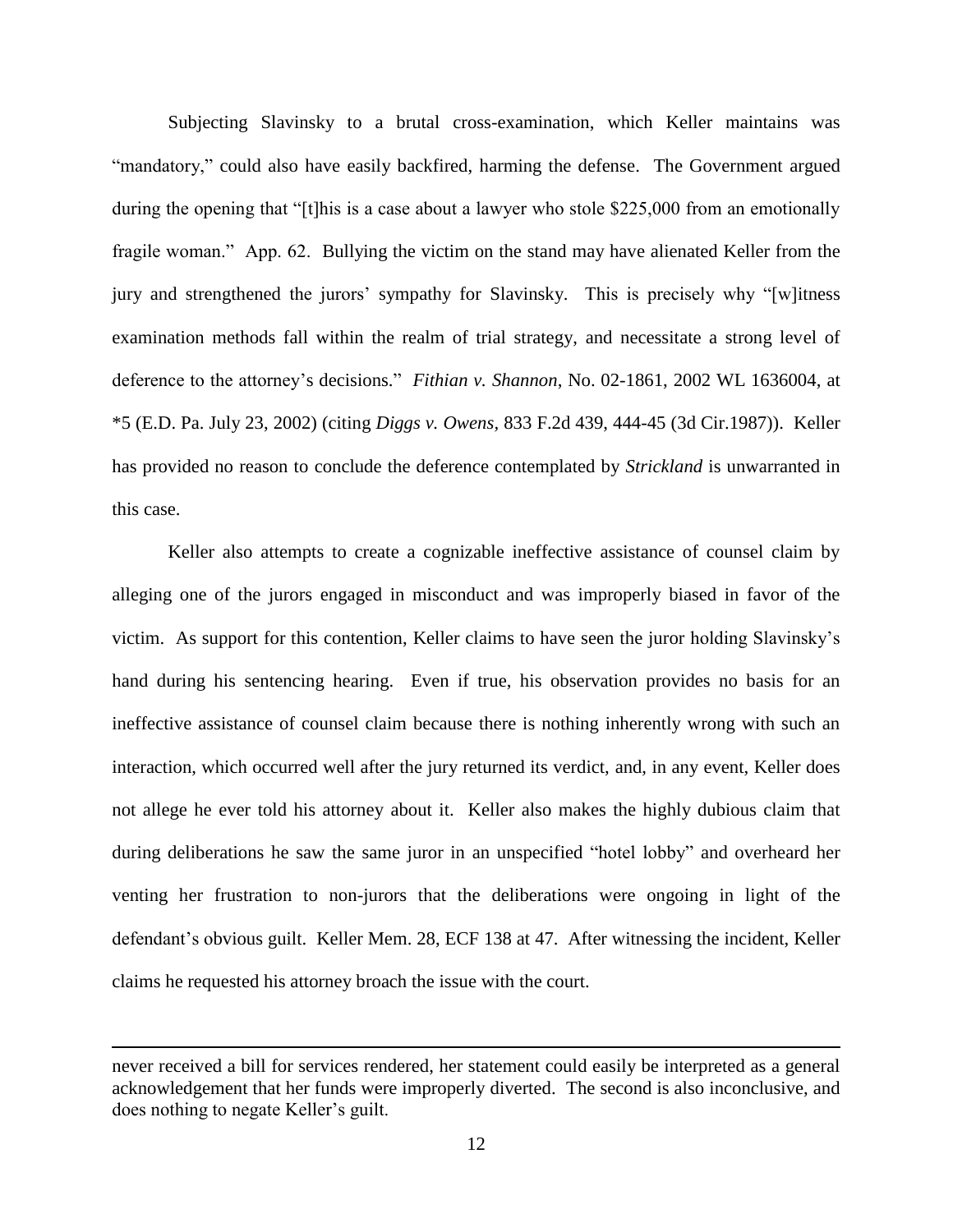If all this did in fact occur, counsel would have had an obligation to report the juror's conduct during trial. The Court need not hold an evidentiary hearing to assess Keller's credibility regarding these facts, however, because his claim still fails for want of prejudice. As required for the purposes of this § 2255 motion, this Court will accept Keller's allegations as true and view those facts in the light most favorable to him. *See Government of the V.I. v. Weatherwax*, 20 F.3d 572, 573 (3d Cir. 1994). But what Keller does not allege is significant and readily distinguishes this case from cases in which alleged juror misconduct requires an evidentiary hearing. In *Weatherwax*, for example, the defendant claimed his attorney failed to bring to the Court's attention the fact that, during deliberations, a juror brought into the jury room a newspaper article that mischaracterized the defendant's actual testimony during trial. *Id.* at 576-77.<sup>7</sup> The court found because the potential for prejudice existed on those alleged facts, an evidentiary hearing was required to further develop the claim. *Id.* at 580.

Here, Keller does not allege the juror in question was improperly swayed by any outside influence or exposed to extra-record information. Nor does he allege the juror engaged in any premature intra-jury deliberations or that the deliberations were somehow compromised. The only allegations are that a juror had made up her mind about Keller's guilt, and communicated that fact to non-jurors outside the presence of any other jurors. Unlike in *Weatherwax*, even

 7 It is also worth noting that the defendant in *Weatherwax* attached several affidavits to his habeas petition supporting his allegation that the juror in question did actually bring the article into the jury room. His petition included affidavits of several courtroom observers who witnessed the act. Keller, by contrast, simply asserts in a single sentence in his 48-pagememorandum, without providing any supporting detail, that he happened to be in the same hotel as a juror and happened to overhear her make an improper comment to non-jurors. Keller does not explicitly confirm his account in his attached affidavit, nor has he provided any confirmation by any third party. In fact, Keller did not even include this issue in the "summary of the issues" set forth in his memorandum as explicit grounds for ineffective assistance of counsel. Nevertheless, in an abundance of caution, the Court will evaluate the issue assuming it was intended as a discrete basis for relief.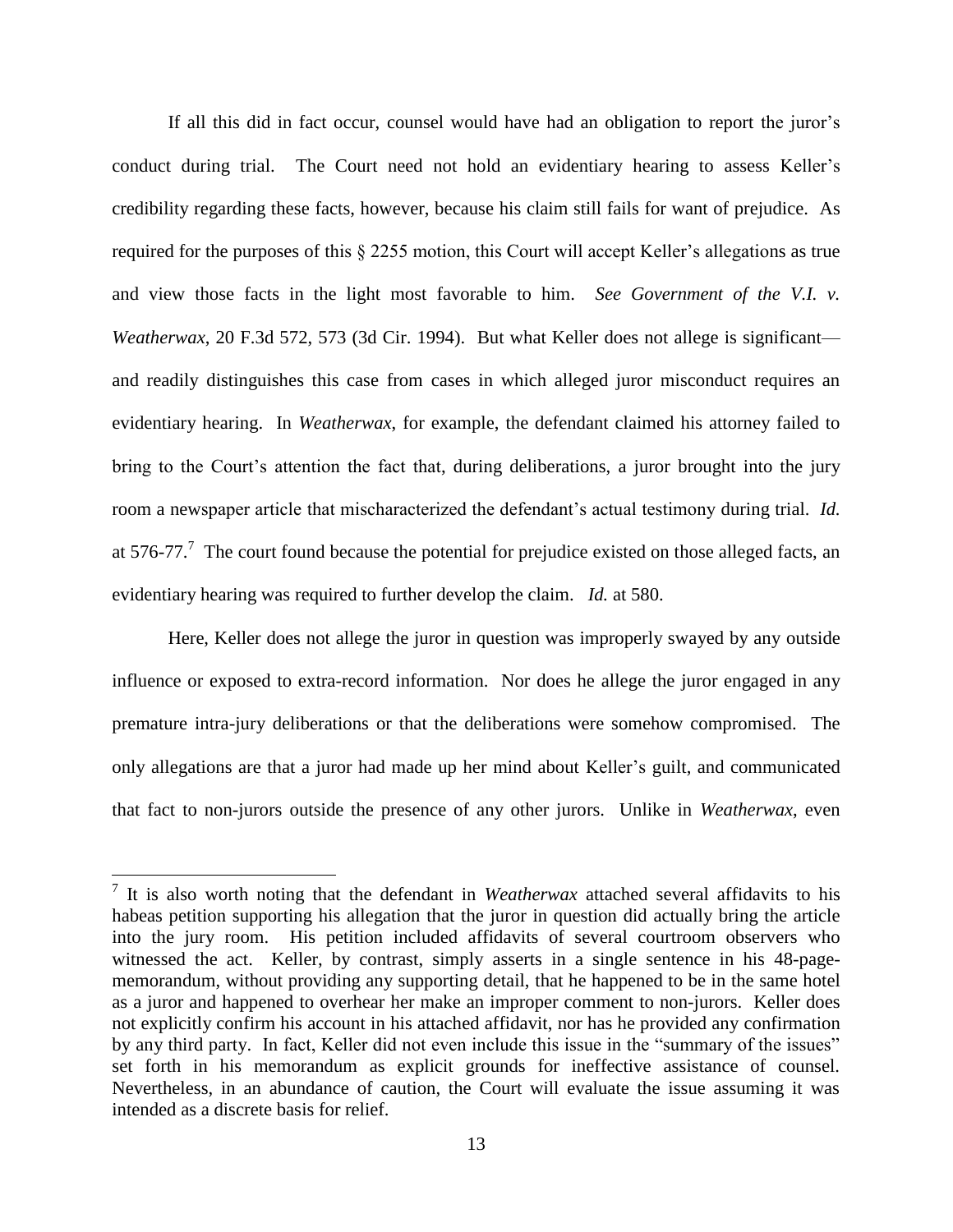assuming the truth of Keller's allegations, there is nothing in the record creating a reasonable inference that prejudice existed. *Id.* at 579 (noting "[t]he skewed and unfavorable recital of Weatherwax's testimony [in the newspaper article] is the sort of information that carries the potential for prejudice"). In sum, this Court finds the factual basis for Keller's juror misconduct claim is implausible, but even if it was not, the existing record conclusively fails to show the presence of prejudice. In these circumstances, a hearing is not required. *See United States v. Dawson*, 857 F.2d 923, 928 (3d Cir. 1988).

Keller next contends counsel was deficient by failing to raise multiple hearsay objections to evidence admitted during trial. This evidence included (1) the admission of certain checks drawn on the trust account, (2) testimony from the special agent on the case regarding Keller's submission of certain blacked-out checks to the Pennsylvania Disciplinary Board, and (3) a summary chart illustrating the decreases in the balance of funds in Slavinsky's account over the relevant period. Because Keller has failed to establish that any of the purported hearsay would have been inadmissible, he cannot show deficient performance or prejudice resulting from his counsel's failure to object.

With respect to certain checks written on the trust account, Keller does not identify any specific exhibits that were improperly admitted and does not explain the nature of their purported hearsay status. Even if a check could be considered a "statement" under Rule 801, the checks were signed by Keller, and were therefore admissible as non-hearsay under Federal Rule of Evidence  $801(d)(2)$ . As for the testimony regarding certain blacked-out checks, even if the special agent's testimony was based on hearsay, Keller himself testified to making the decision to black out the information from the checks. App. 749-50. The Disciplinary Board's investigator also testified to receiving the checks. Thus, it was strategically proper not to object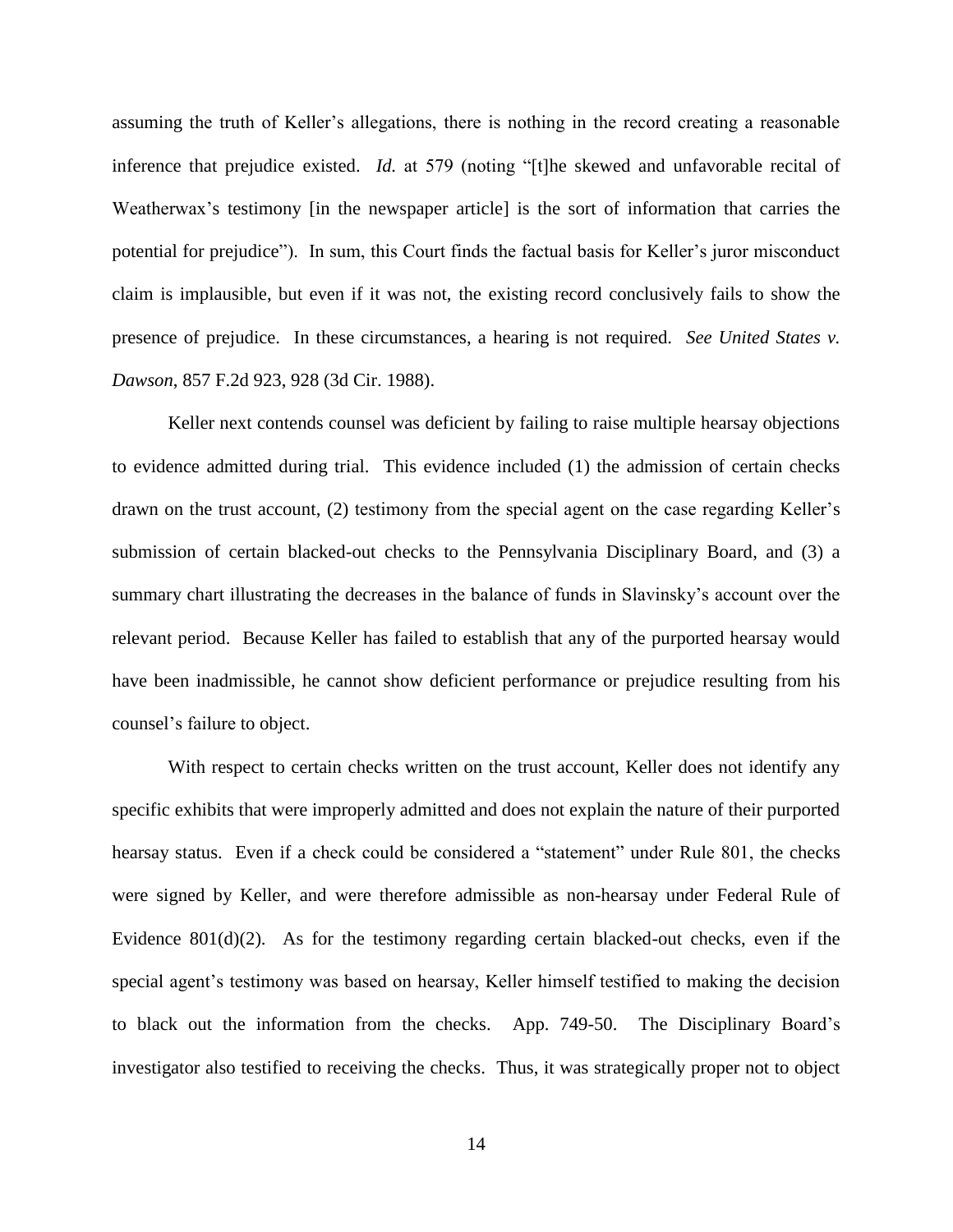to the agent's testimony, and any objection would not have altered the outcome of the case. Keller has also provided no basis to challenge the admissibility of the summary chart. Under Federal Rule of Evidence 1006, a summary chart is admissible to prove the contents of voluminous writings if the underlying documents themselves are admissible. The agent investigating the case laid the requisite foundation for the underlying documents during trial, and nothing in the record raises a question as to their admissibility. Many of the documents at issue were signed by Keller and were therefore admissible as party admissions, or qualified as business records under Rule 803(6). Keller's claims of ineffective assistance based on a broad hearsay objection have no merit. $8$ 

Keller also believes his counsel should have filed a motion to dismiss the indictment because a former employee, Jessica Albright, testified falsely before the grand jury. To obtain a dismissal of the indictment on this ground, Keller would have had to prove the Government knowingly presented false evidence. *Bank of Nova Scotia v. United States*, 487 U.S. 250, 261 (1988). As Keller's counsel undoubtedly knew, this difficult standard makes dismissal of an

 $8$  Keller also launches a conclusory challenge to the evidence used to establish the interstate use of wires, but provides no specifics for the Court to meaningfully analyze his claim. Certain documents proving a reconciliation process took place in New York were, according to Keller, inadmissible hearsay, but counsel failed to object to their admission. He also claims counsel was ineffective for failing to call an expert witness to testify regarding the interstate transmission element, but offers no description of the intended testimony or explanation of how a defense expert's opinion on these issues would have materially affected the outcome. His ineffective assistance claim regarding these topics is deficient on its face. *See Thomas,* 221 F.3d at 437 ("[V]ague and conclusory allegations contained in a § 2255 petition may be disposed of without further investigation by the District Court.").

Keller also attempts to relitigate the sufficiency of the evidence as it relates to the interstate transmission element of the crime, claiming the Government failed to establish an adequate connection between the checks and the charges in the indictment and the interstate reconciliation process. The Third Circuit has already rejected this argument, finding that "[t]he Government presented undisputed evidence connecting the specific checks charged in the indictment to the [interstate] clearing process." *United States v. Keller*, 395 F. App'x 913, 915 (3d Cir. 2010). This Court need not revisit the issue again here.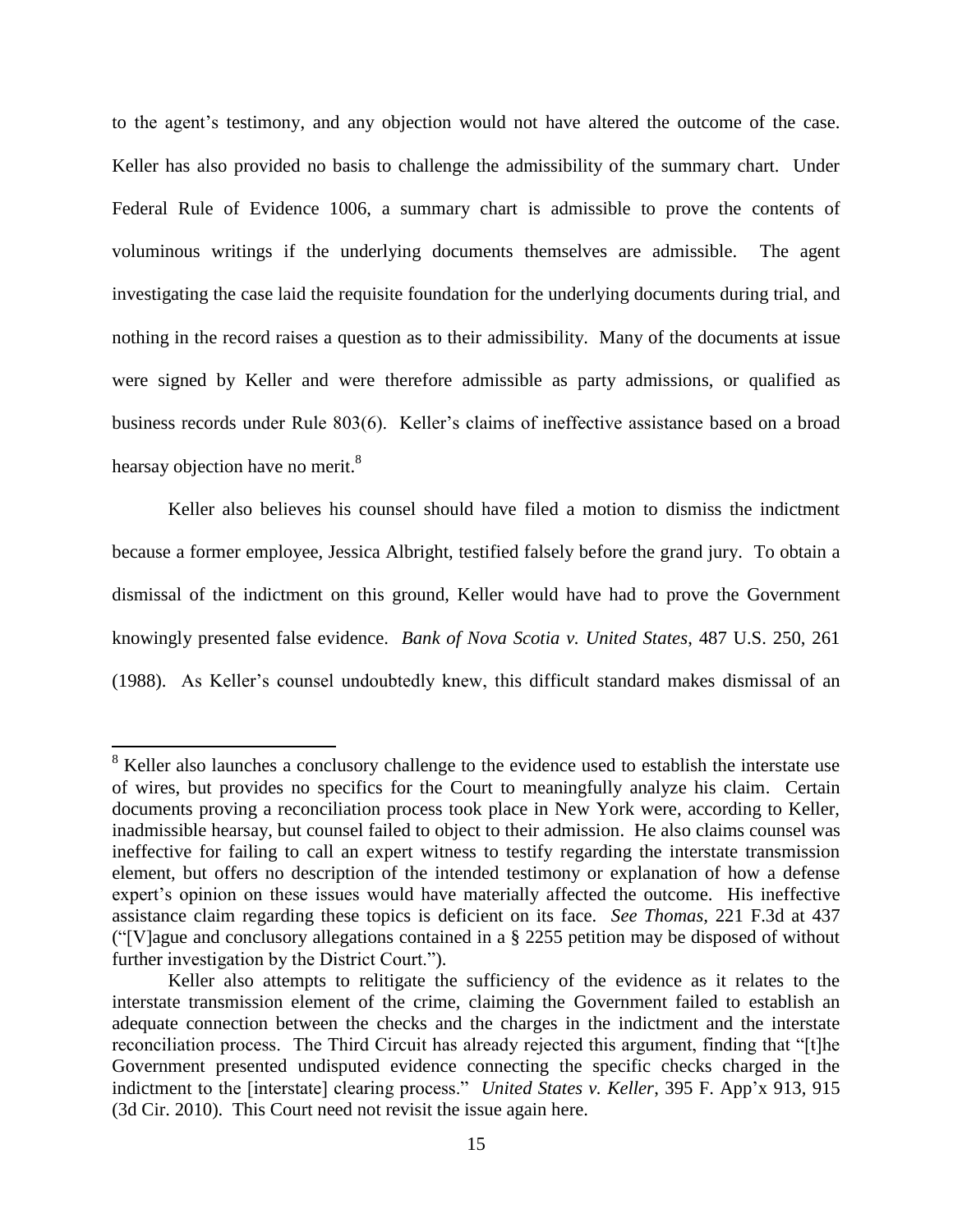indictment extremely rare. To prevail on his ineffective assistance claim, Keller must also show he was prejudiced by counsel's failure to move for dismissal, but cannot make this showing. The nature of Albright's allegedly false testimony involved her knowledge of the burglaries of Keller's law office. Keller was not charged with burglary, and thus, even if false, Albright's testimony would have little to no effect on his indictment and subsequent conviction for twelve counts of wire fraud. Moreover, Keller's conviction on these counts proves the absence of any possible prejudice with respect to the grand jury proceedings. *See United States v. Console*, 13 F.3d 641, 672 (3d Cir. 1993) ("But the petit jury's subsequent guilty verdict means not only that there was probable cause to believe that the defendants were guilty as charged, but also that they are in fact guilty as charged beyond a reasonable doubt. Measured by the petit jury's verdict, then, any error in the grand jury proceeding connected with the charging decision was harmless beyond a reasonable doubt." (quoting *United States v. Mechanik*, 475 U.S. 66, 70-72 (1986)).

Keller's final grounds for ineffective assistance involve complaints regarding counsel's performance during sentencing and on appeal. Keller first claims counsel failed to challenge at sentencing the loss amount calculated in the pre-sentence report. This is incorrect as a factual matter, since defense counsel did in fact object in writing as to this issue and argued in support of the objection at the sentencing hearing. Keller states these efforts were not enough, claiming counsel had an obligation to provide (unspecified) evidence in support of a reduced loss figure. The Court rejects this unsupported claim. Counsel ably argued in support of the objections, but the judge overruled the objection after reaching an independent conclusion based on the evidence admitted during trial.

Keller next argues counsel was ineffective for failing to call character witnesses during sentencing. Keller does not, however, point to one character witness who would have, but did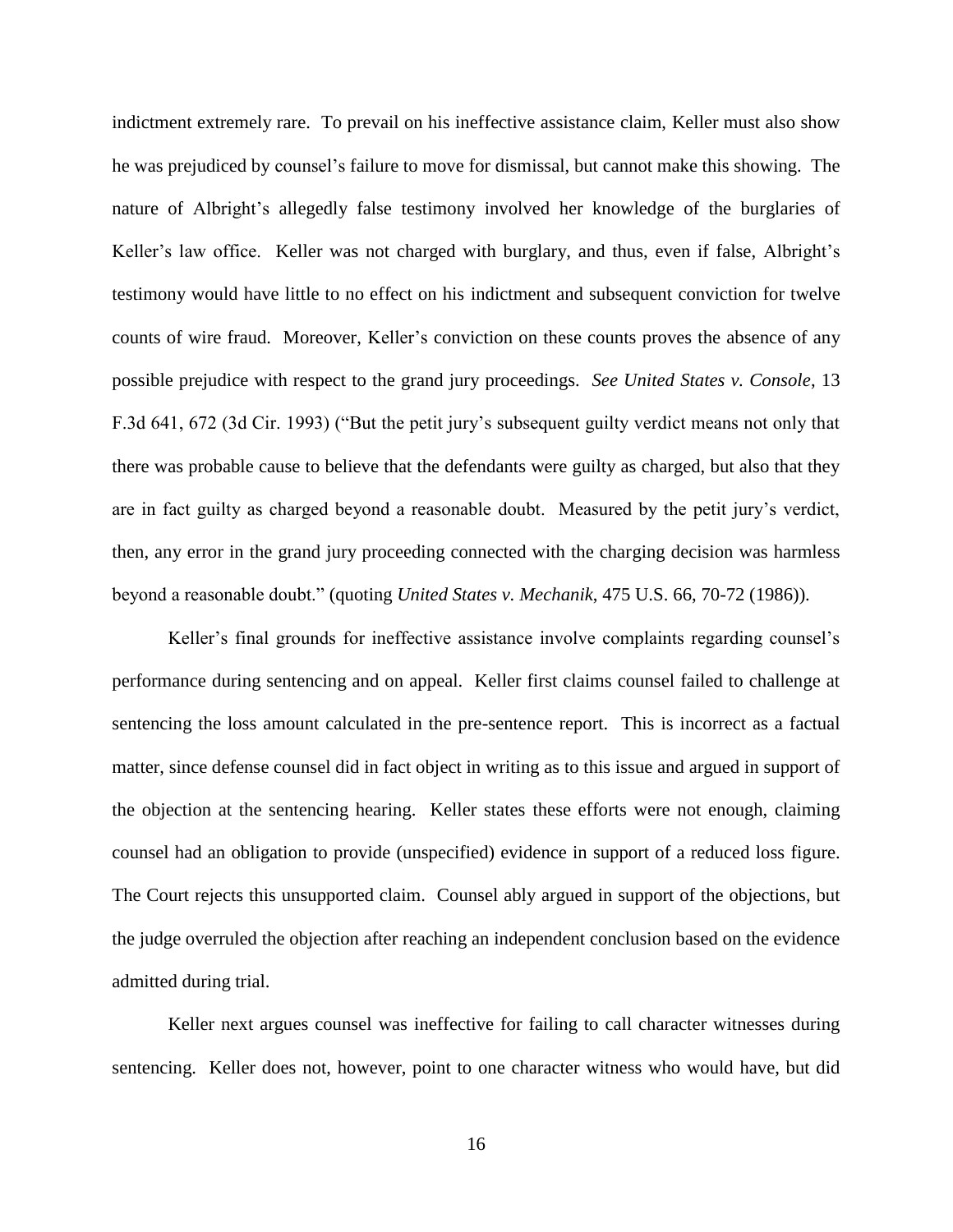not, testify on his behalf. This conclusory assertion fails to demonstrate ineffective assistance. Keller lastly challenges the restitution payments, claiming his counsel had an obligation to request the district court to make specific factual findings concerning Keller's ability to pay \$225,000 in restitution. Keller himself represented to the court that he would be able to pay restitution more quickly if he were not imprisoned. App. 1243. And Keller's ability to pay restitution is also set forth in the pre-sentence investigation report, the findings of which were adopted by the court during the sentencing hearing. App. 1222. Counsel did not err in this regard.

Finally, Keller challenges his counsel's failure to argue on appeal that the evidence at trial was insufficient to establish criminal intent. As the Third Circuit has recently reiterated, however, "[a]ttorneys 'need not, and should not, raise every . . . claim but rather may select among them in order to maximize the likelihood of success on appeal.'" *United States v. Turner*, 677 F.3d 570, 577 (3d Cir. 2012) (citing *Showers v. Beard*, 635 F.3d 625, 634 (3d Cir. 2011)). Keller's counsel raised this exact argument on a motion for judgment of acquittal, and the district court rejected it, finding "[t]he evidence upon which the jury could reasonably have concluded that defendant knowingly and wilfully participated in a scheme to defraud with specific intent to defraud is overwhelming." *United States v. Keller*, No. 07-51, 2008 WL 2120022, at \*2 (E.D. Pa. May 19, 2008), *aff'd on other grounds*, 395 F. App'x 912 (3d Cir. 2010). That Keller's counsel made the tactical decision not to present a losing argument on appeal does not constitute ineffective assistance.

For the foregoing reasons, Keller's motion under 28 U.S.C. § 2255 will be denied without an evidentiary hearing. An appropriate order follows.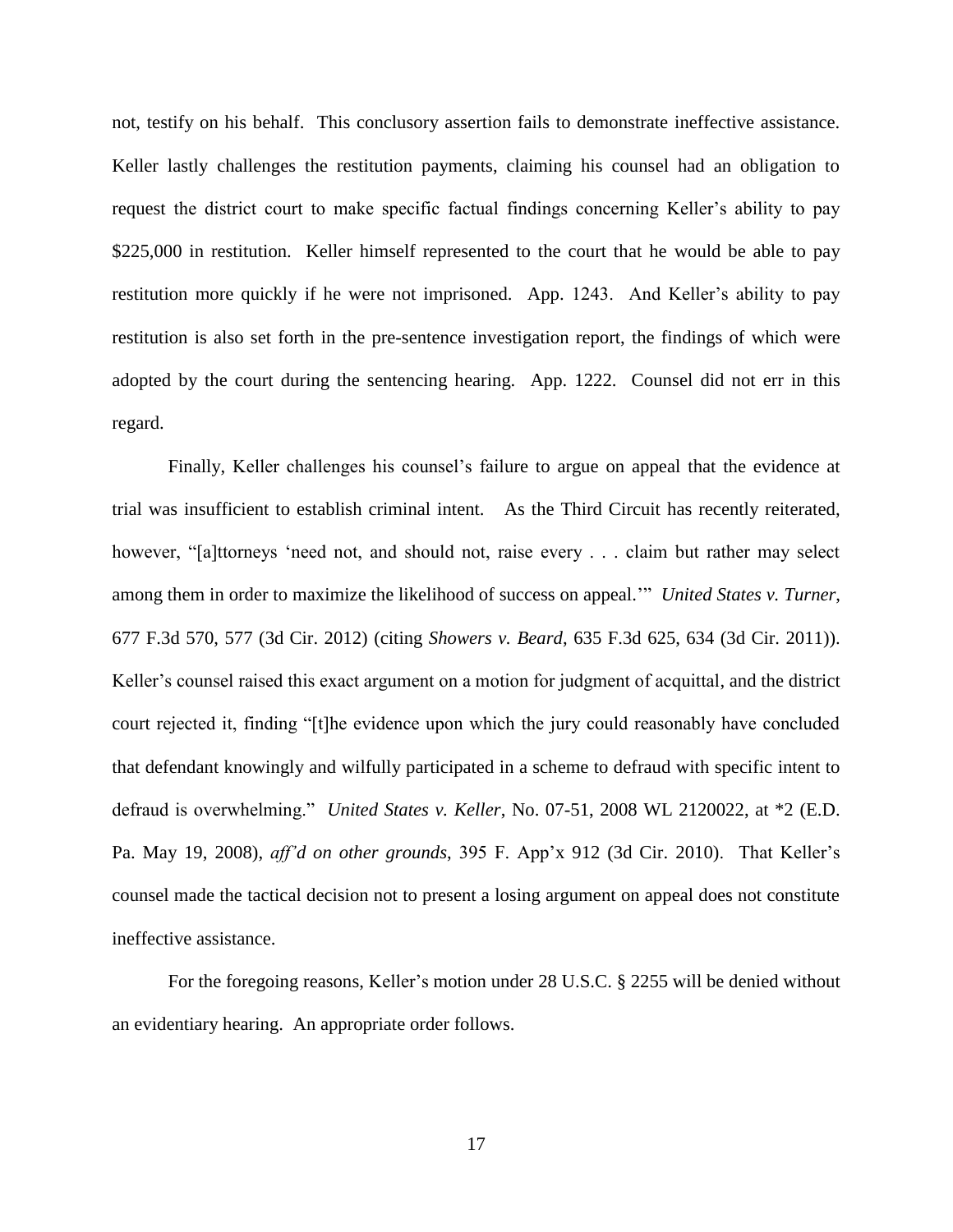# BY THE COURT:

/s/ Juan R. Sánchez Juan R. Sánchez, J.